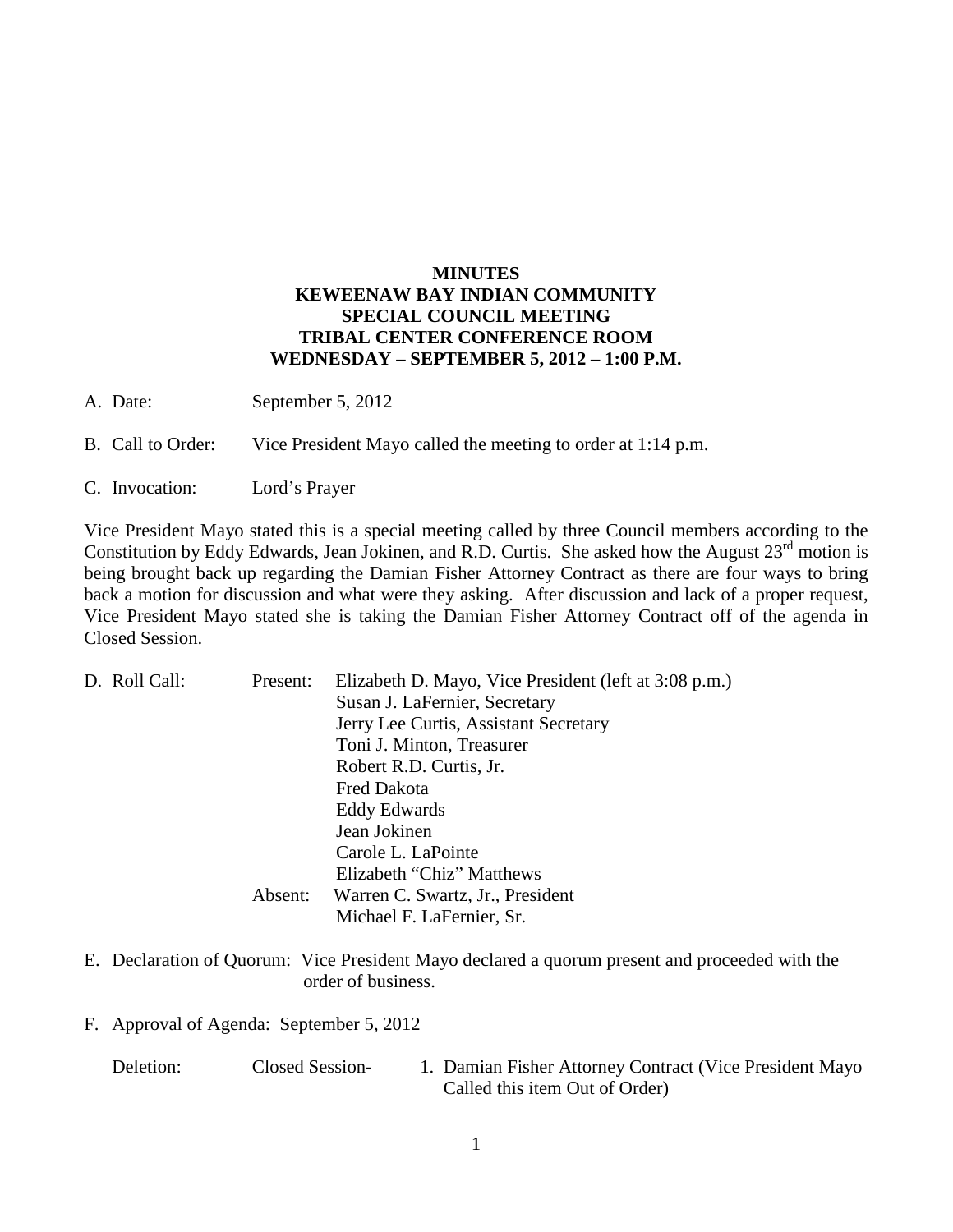| Move:     | Closed Session- | 2. Conference Call to New Business 1.                  |
|-----------|-----------------|--------------------------------------------------------|
| Addition: | Old Business-   | 1. Eddy Edwards – Repost Attorney Position and Clarify |
|           |                 | the Job Description and Contract                       |

## **Recess: 1:44 – 1:56 p.m.**

**MOTION MADE BY EDDY EDWARDS TO APPROVE THE AGENDA WITH THE CHANGES. SUPPORTED BY CAROLE L. LAPOINTE. NINE IN FAVOR (Susan J. LaFernier, Jerry Lee Curtis, Toni J. Minton, Robert R.D. Curtis, Jr., Fred Dakota, Eddy Edwards, Jean Jokinen, Carole L. LaPointe, Elizabeth "Chiz" Matthews), OPPOSED - 0, ABSTAINING - 0, TWO ABSENT (Warren C. Swartz, Jr., Michael F. LaFernier, Sr.), MOTION CARRIED.**

G. Old Business:

1. Eddy Edwards - Repost Tribal Attorney Position, Clarify the Job Description (position announcement) and the Tribal Attorney Employment Contract(s)

Tribal Attorney Position Amendments –

**MOTION MADE BY EDDY EDWARDS TO APPROVE AMENDMENTS TO THE POSITION ANNOUNCEMENT OF TRIBAL ATTORNEY; DELETING TRIBAL PROSECUTOR AND POLICE COMMISSIONER FROM SUPERVISION, ADD MAY ACT AS TRIBAL PROSECUTOR IF NEEDED, ADD DIRECTED BY COUNCIL AND SUPERVISED BY TRIBAL PRESIDENT AND ANNOUNCE IN ALL THE APPROPRIATE PLACES AND HAVE THE CLOSING DATE READ OPEN UNTIL FILLED. SUPPORTED BY JEAN JOKINEN. NINE IN FAVOR (Susan J. LaFernier, Jerry Lee Curtis, Toni J. Minton, Robert R.D. Curtis, Jr., Fred Dakota, Eddy Edwards, Jean Jokinen, Carole L. LaPointe, Elizabeth "Chiz" Matthews), OPPOSED – 0, ABSTAINING - 0, TWO ABSENT (Warren C. Swartz, Jr., Michael F. LaFernier, Sr.), MOTION CARRIED.**

**Break: 2:38 – 2:59 p.m.** 

## H. New Business:

1. Conference Call with Connie Sue Martin Regarding the August  $7<sup>th</sup>$  Court of Appeals Case Against Kennecott (Eagle Minerals Co.) - Chuck Brumleve, Mining Specialist, also present

She has represented Tribes since 1998 with protection of treaty rights, State and environmental issues, jurisdiction over Tribes.

Council will review her retainer agreement.